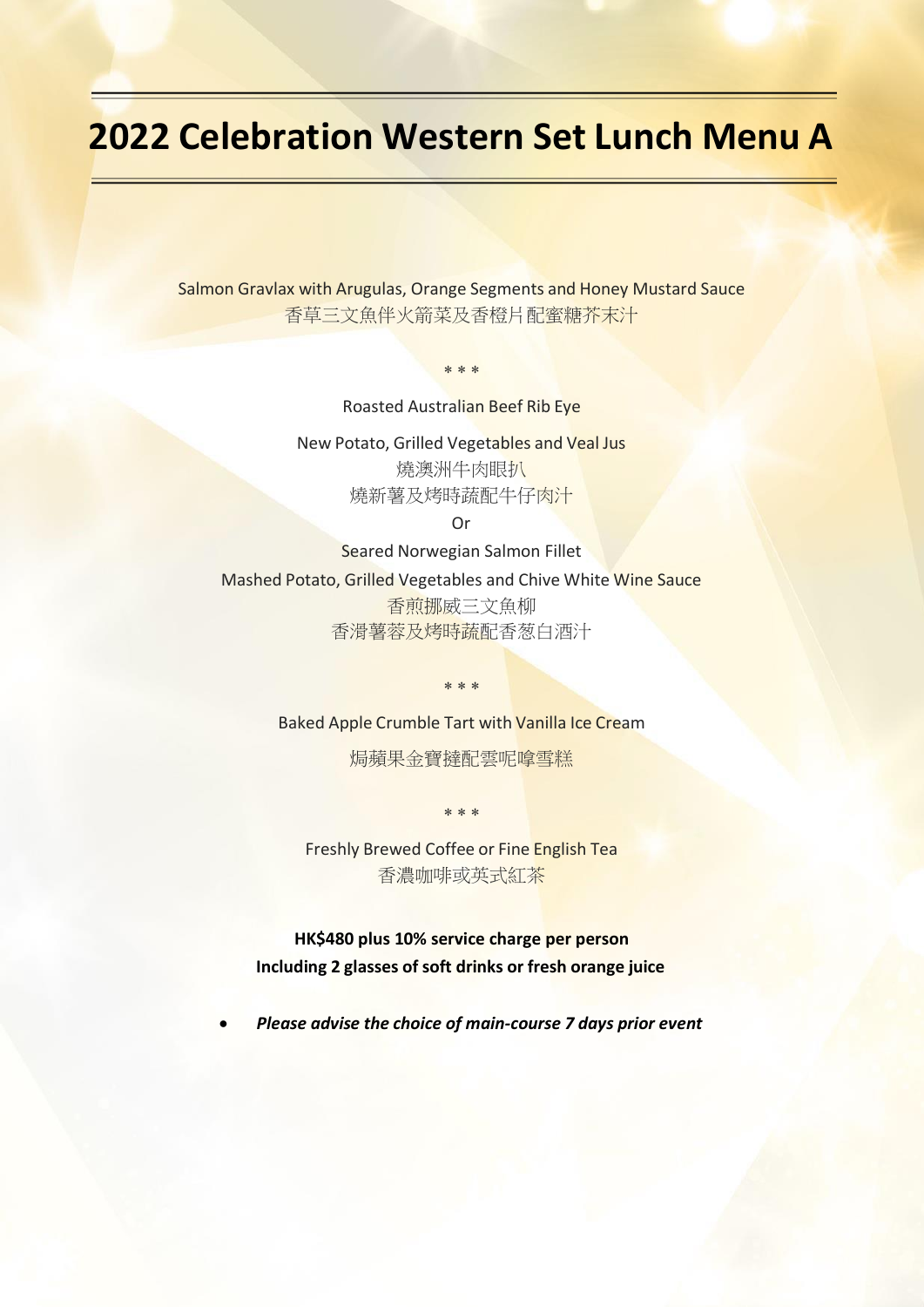## **2022 Celebration Western Set Lunch Menu B**

Buffalo Mozzarella and Tomato Salad with Extra Virgin Olive Oil 水牛芝士蕃茄沙律配初搾橄欖油

 $* * *$ 

Roasted US Angus Sirloin French Bean, Mashed Potato and Truffle Sauce 燒美國安格斯西冷牛扒 法國邊豆, 香滑薯蓉及黑菌汁

Or

Seared Ocean Seabass Fillet Warm Feta Spinach Salad and Lemon Mashed Potato 香煎太平洋鱸魚柳伴暖羊芝士波菜沙律及檸檬薯蓉

70% Chocolate Brownie with Vanilla Ice Cream 70 度朱古力布朗尼伴雲呢拿雪糕

 $* * *$ 

 $* * *$ 

Freshly Brewed Coffee or Fine English Tea 香濃咖啡或英式紅茶

**HK\$610 plus 10% service charge per person Including 2 glasses of soft drinks or fresh orange juice**

• *Please advise the choice of main-course 7 days prior event*